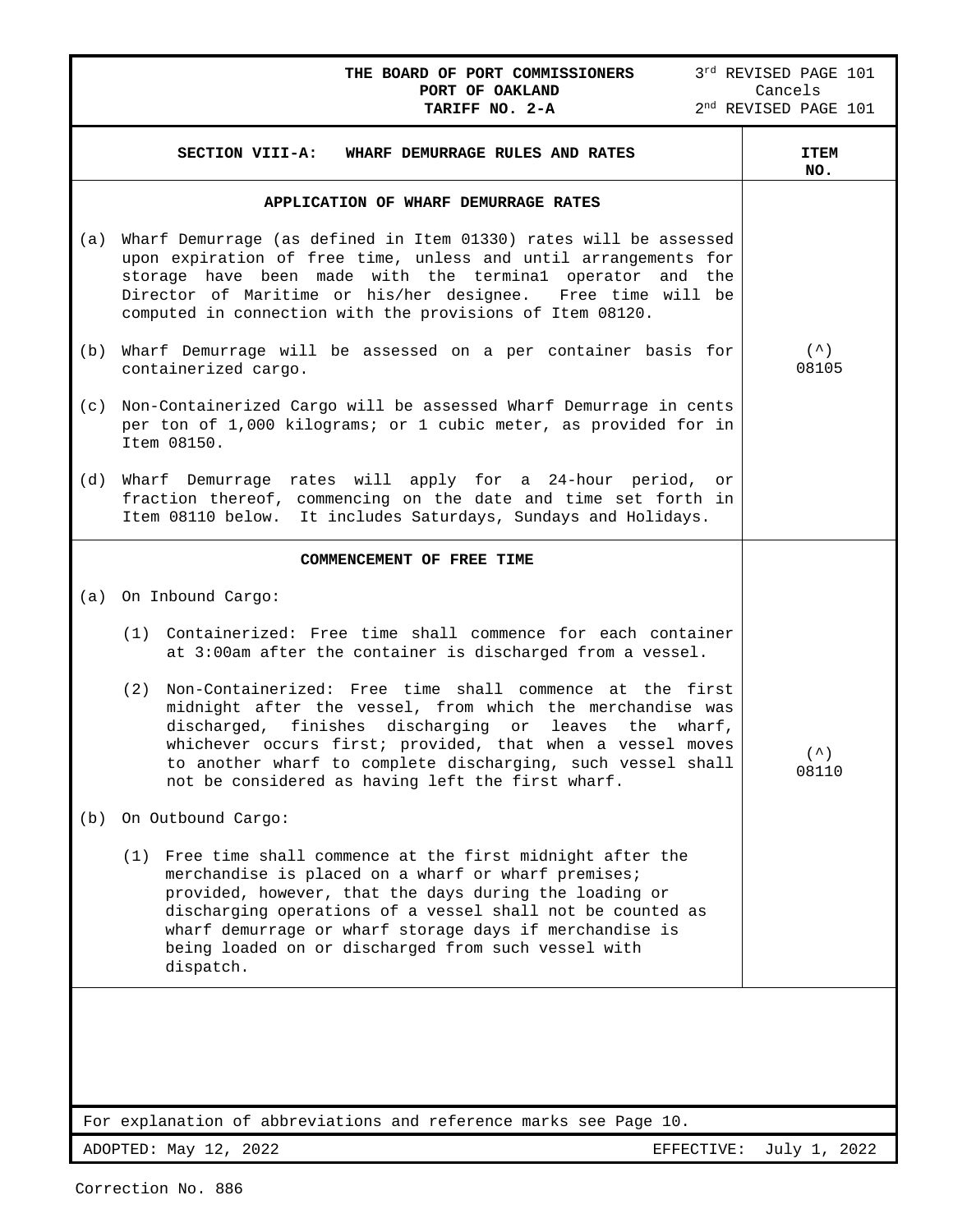|                                                                                                                                                                                                                                                                                                                                                                                                                                                                                                                                                                                                                                                                                                                                                                                                                                                                                                                                                                                                                                                                                                                            | 2 <sup>nd</sup> REVISED PAGE 102<br>THE BOARD OF PORT COMMISSIONERS                                                                                                                                                                                                                           |                    |  |  |
|----------------------------------------------------------------------------------------------------------------------------------------------------------------------------------------------------------------------------------------------------------------------------------------------------------------------------------------------------------------------------------------------------------------------------------------------------------------------------------------------------------------------------------------------------------------------------------------------------------------------------------------------------------------------------------------------------------------------------------------------------------------------------------------------------------------------------------------------------------------------------------------------------------------------------------------------------------------------------------------------------------------------------------------------------------------------------------------------------------------------------|-----------------------------------------------------------------------------------------------------------------------------------------------------------------------------------------------------------------------------------------------------------------------------------------------|--------------------|--|--|
|                                                                                                                                                                                                                                                                                                                                                                                                                                                                                                                                                                                                                                                                                                                                                                                                                                                                                                                                                                                                                                                                                                                            | Cancels<br>PORT OF OAKLAND<br>1st REVISED PAGE 102<br>TARIFF NO. 2-A                                                                                                                                                                                                                          |                    |  |  |
| SECTION VIII-A:                                                                                                                                                                                                                                                                                                                                                                                                                                                                                                                                                                                                                                                                                                                                                                                                                                                                                                                                                                                                                                                                                                            | WHARF DEMURRAGE RULES AND RATES                                                                                                                                                                                                                                                               | <b>ITEM</b><br>NO. |  |  |
| DISPOSITION OF CARGO AFTER EXPIRATION OF FREE TIME                                                                                                                                                                                                                                                                                                                                                                                                                                                                                                                                                                                                                                                                                                                                                                                                                                                                                                                                                                                                                                                                         |                                                                                                                                                                                                                                                                                               |                    |  |  |
| (a)<br>Executive Director be allowed to remain where situated.                                                                                                                                                                                                                                                                                                                                                                                                                                                                                                                                                                                                                                                                                                                                                                                                                                                                                                                                                                                                                                                             | Cargo remaining on wharf premises after expiration of free time or<br>which is shutout at clearance of vessel may, at the discretion of the                                                                                                                                                   | 08115              |  |  |
| (b)<br>will be assessed against cargo.                                                                                                                                                                                                                                                                                                                                                                                                                                                                                                                                                                                                                                                                                                                                                                                                                                                                                                                                                                                                                                                                                     | In order to relieve congestion, the Executive Director may also allow<br>cargo to be piled, repiled, transferred to other locations on wharf<br>premises, or be removed to public or private facilities. Expenses and<br>risk for loss and damage for such handling, drayage and said storage |                    |  |  |
| LENGTH OF FREE TIME ALLOWED                                                                                                                                                                                                                                                                                                                                                                                                                                                                                                                                                                                                                                                                                                                                                                                                                                                                                                                                                                                                                                                                                                |                                                                                                                                                                                                                                                                                               |                    |  |  |
| transshipped cargo as follows: (See Exception)                                                                                                                                                                                                                                                                                                                                                                                                                                                                                                                                                                                                                                                                                                                                                                                                                                                                                                                                                                                                                                                                             | (a) Exclusive of Saturdays, Sundays and the holidays named in Item 01190<br>of this tariff, free time shall be allowed inbound, outbound and on                                                                                                                                               |                    |  |  |
| <b>TRADE</b>                                                                                                                                                                                                                                                                                                                                                                                                                                                                                                                                                                                                                                                                                                                                                                                                                                                                                                                                                                                                                                                                                                               | OUTBOUND CARGO                                                                                                                                                                                                                                                                                |                    |  |  |
| INBOUND CARGO<br>Foreign<br>4 Days<br>6 Days<br>Coastwise<br>5 Days<br>5 Days<br>Inland Waterways<br>5 Days<br>5 Days<br>Other Domestic<br>5 Days<br>5 Days<br>Alaska<br>7 Days<br>10 Days<br>Hawaiian<br>7 Days<br>10 Days<br>For purposes of Item 08120, a day is defined as one 24-hour period.<br>(b)<br>(c) Cargo transshipped between vessels involving a long and a short free<br>time period will be allocated the longer free time period but in no<br>case shall such cargo be allowed the aggregate of the inbound and the<br>outbound free time period.<br>Exception: Subject to terminal operator's confirmation of space<br>availability and upon receiving application for request<br>prior to a specifically named vessel arrival,<br>the<br>Executive Director and the terminal operator may grant<br>time of up to 10 days beyond regular free time allowance<br>for coffee, in bulk, in liner bags when a minimum of ten<br>20-foot equivalent container units are shipped per vessel<br>and subsequently move directly from terminal to bulk<br>processing facility. Such additional free time granted |                                                                                                                                                                                                                                                                                               |                    |  |  |
|                                                                                                                                                                                                                                                                                                                                                                                                                                                                                                                                                                                                                                                                                                                                                                                                                                                                                                                                                                                                                                                                                                                            |                                                                                                                                                                                                                                                                                               |                    |  |  |
|                                                                                                                                                                                                                                                                                                                                                                                                                                                                                                                                                                                                                                                                                                                                                                                                                                                                                                                                                                                                                                                                                                                            |                                                                                                                                                                                                                                                                                               |                    |  |  |
| For explanation of abbreviations and reference marks see Page 10.                                                                                                                                                                                                                                                                                                                                                                                                                                                                                                                                                                                                                                                                                                                                                                                                                                                                                                                                                                                                                                                          |                                                                                                                                                                                                                                                                                               |                    |  |  |
| ADOPTED: May 12, 2022                                                                                                                                                                                                                                                                                                                                                                                                                                                                                                                                                                                                                                                                                                                                                                                                                                                                                                                                                                                                                                                                                                      | EFFECTIVE:                                                                                                                                                                                                                                                                                    | July 1, 2022       |  |  |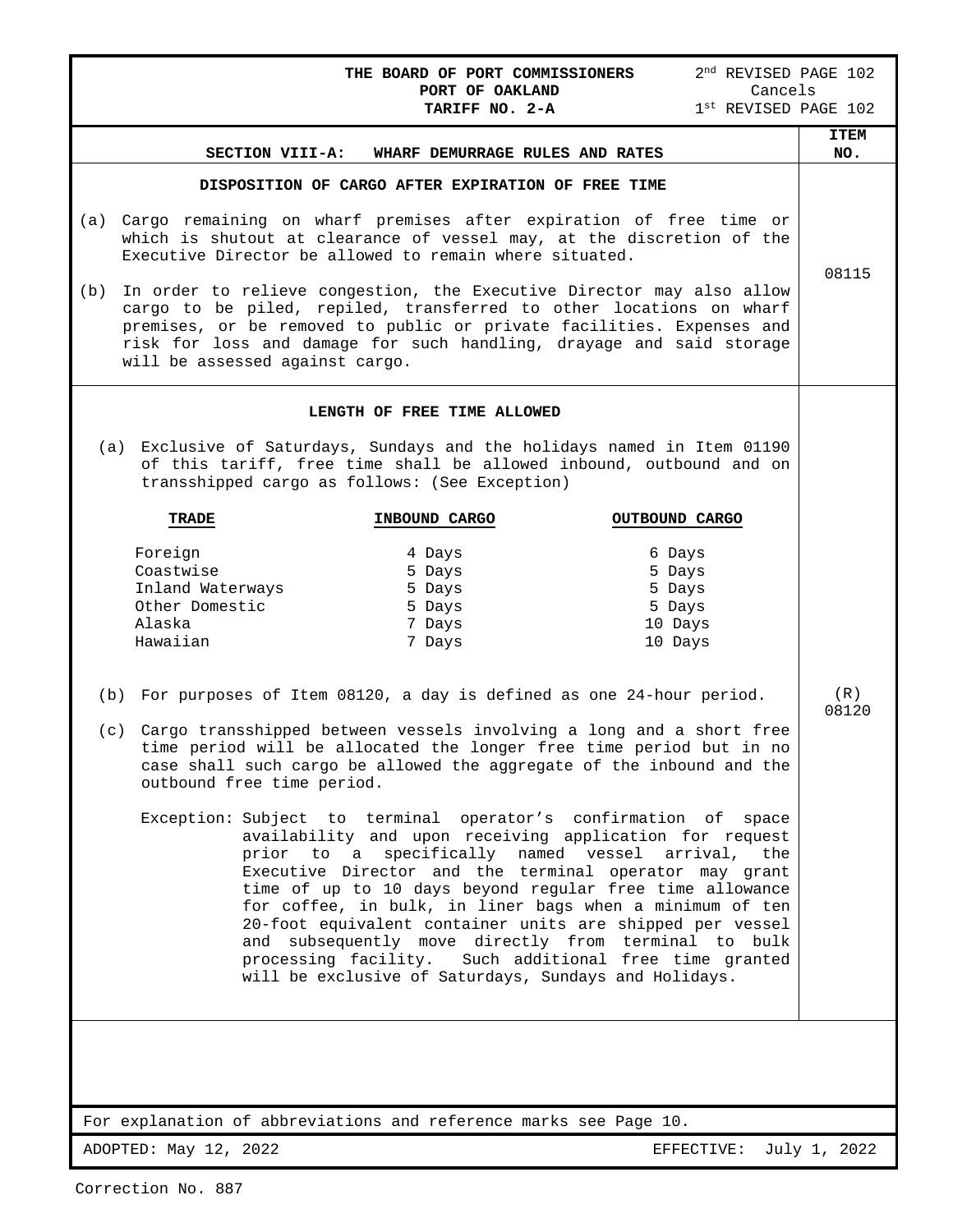| 2 <sup>nd</sup> REVISED PAGE 103<br>THE BOARD OF PORT COMMISSIONERS<br>Cancels<br>PORT OF OAKLAND                                                                                                                                                                                                                                                                                                                                                                                                                                                                                                                                               |                    |  |  |  |  |
|-------------------------------------------------------------------------------------------------------------------------------------------------------------------------------------------------------------------------------------------------------------------------------------------------------------------------------------------------------------------------------------------------------------------------------------------------------------------------------------------------------------------------------------------------------------------------------------------------------------------------------------------------|--------------------|--|--|--|--|
| $1st$ REVISED PAGE $103$<br>TARIFF NO. 2-A                                                                                                                                                                                                                                                                                                                                                                                                                                                                                                                                                                                                      |                    |  |  |  |  |
| SECTION VIII-A:<br>WHARF DEMURRAGE RULES AND RATES                                                                                                                                                                                                                                                                                                                                                                                                                                                                                                                                                                                              | <b>ITEM</b><br>NO. |  |  |  |  |
| FREE TIME - SHORTENED OR EXTENDED                                                                                                                                                                                                                                                                                                                                                                                                                                                                                                                                                                                                               |                    |  |  |  |  |
| The Executive Director, if he determines that the interests of commerce<br>(a)<br>and navigation require, is empowered to shorten, at any time, such free<br>time and to cause the removal of any cargo, regardless of the free time<br>allowed.                                                                                                                                                                                                                                                                                                                                                                                                |                    |  |  |  |  |
| When a vessel the sailing date of which has been announced by its<br>(b)<br>owner, agent, master, or other person in charge does not arrive at the<br>Port within the free time provided for in Item 08120 because of stress<br>of weather, accident, breakdown or other emergency, the free time<br>period may be extended by a period not to exceed ten (10)<br>days.<br>Thereafter, the wharf demurrage rates in Item 08145 or Item 08150 shall<br>be assessed against the cargo. Free time will not be extended to cargo<br>against which wharf demurrage or storage charges have accrued prior to<br>the announced scheduled sailing date. | 08125              |  |  |  |  |
| The Executive Director may extend the allowable free time on any cargo<br>(c)<br>if terminal operations or movement of cargo are interrupted by war,<br>earthquake, flood, fire, riot or any unusual occurrence which, in the<br>judgment of the Executive Director warrants the extension of such free<br>time.                                                                                                                                                                                                                                                                                                                                |                    |  |  |  |  |
| TRANSFER OF OWNERSHIP                                                                                                                                                                                                                                                                                                                                                                                                                                                                                                                                                                                                                           |                    |  |  |  |  |
| Any transfer of cargo ownership after cargo is received at the Port will not<br>entitle it to any additional free time by reason of such transfer of<br>ownership.                                                                                                                                                                                                                                                                                                                                                                                                                                                                              | 08130              |  |  |  |  |
| <b>ASSEMBLY TIME</b>                                                                                                                                                                                                                                                                                                                                                                                                                                                                                                                                                                                                                            |                    |  |  |  |  |
| Subject to terminal space availability and upon receiving shipper's or<br>consignee's request, the Executive Director and the terminal operator may<br>grant time of up to 20 days beyond the regular free time allowance provided<br>for in this tariff for assembling non-containerized cargo. Assembly time<br>granted is exclusive of Saturdays, Sundays and Holidays. Assembled cargo<br>lots must aggregate 200 revenue tons or more constituting an export or<br>import shipment for loading or unloading from a specifically named vessel.                                                                                              |                    |  |  |  |  |
|                                                                                                                                                                                                                                                                                                                                                                                                                                                                                                                                                                                                                                                 |                    |  |  |  |  |
| For explanation of abbreviations and reference marks see Page 10.                                                                                                                                                                                                                                                                                                                                                                                                                                                                                                                                                                               |                    |  |  |  |  |
| June 21, 1993<br>ADOPTED:<br>EFFECTIVE: July 1, 1993                                                                                                                                                                                                                                                                                                                                                                                                                                                                                                                                                                                            |                    |  |  |  |  |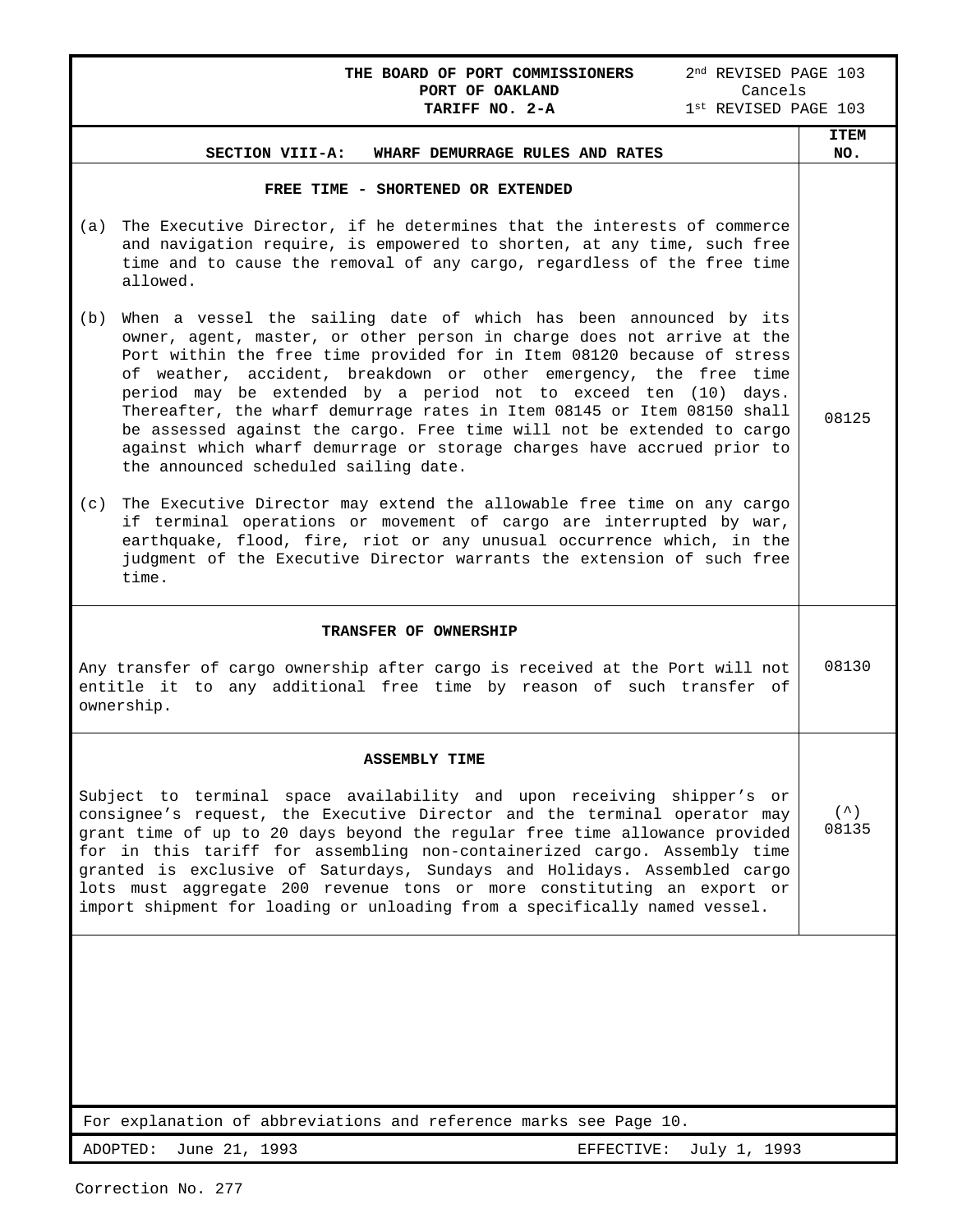|                                                                            |                                                                                                                                           | THE BOARD OF PORT COMMISSIONERS<br>PORT OF OAKLAND                  | 8 <sup>th</sup> REVISED PAGE 104                                    | Cancels            |  |  |
|----------------------------------------------------------------------------|-------------------------------------------------------------------------------------------------------------------------------------------|---------------------------------------------------------------------|---------------------------------------------------------------------|--------------------|--|--|
|                                                                            |                                                                                                                                           | TARIFF NO. 2-A                                                      | 7 <sup>th</sup> REVISED PAGE 104                                    |                    |  |  |
|                                                                            | SECTION VIII-A:                                                                                                                           | WHARF DEMURRAGE RULES AND RATES                                     |                                                                     | <b>ITEM</b><br>NO. |  |  |
|                                                                            |                                                                                                                                           | WHARF DEMURRAGE - MINIMUM CHARGE                                    |                                                                     |                    |  |  |
| The minimum charge for Wharf Demurrage will be \$29.00 per invoice issued. |                                                                                                                                           |                                                                     |                                                                     |                    |  |  |
|                                                                            |                                                                                                                                           | PER CONTAINER WHARF DEMURRAGE RATES                                 |                                                                     |                    |  |  |
|                                                                            | Wharf Demurrage Rates on a per-container basis are assessed on a daily basis<br>including Saturdays, Sundays and Holidays as noted below: |                                                                     |                                                                     | ( I )              |  |  |
|                                                                            | CONTAINER OUTSIDE LENGTH                                                                                                                  |                                                                     | <b>DEMURRAGE</b>                                                    | 08145              |  |  |
| <b>OVER</b>                                                                | <b>METERS</b><br>BUT NOT OVER                                                                                                             | CHARGE PER DAY<br>FOR THE FIRST<br>FIVE DAYS OR<br>FRACTION THEREOF | CHARGE PER DAY<br>FOR EACH<br>ADDITIONAL DAY OR<br>FRACTION THEREOF |                    |  |  |
| 0                                                                          | 7                                                                                                                                         | \$20.00                                                             | \$40.00                                                             |                    |  |  |
| 7<br>9                                                                     | 9<br>11.9                                                                                                                                 | 22.00<br>32.00                                                      | 45.00<br>66.00                                                      |                    |  |  |
| 11.9<br>13                                                                 | 13<br>Over                                                                                                                                | 36.00<br>47.00                                                      | 70.00<br>93.00                                                      |                    |  |  |
|                                                                            |                                                                                                                                           |                                                                     |                                                                     |                    |  |  |
|                                                                            | For explanation of abbreviations and reference marks see Page 10.                                                                         |                                                                     |                                                                     |                    |  |  |
| ADOPTED:                                                                   | March 22, 2018                                                                                                                            |                                                                     | May 1, 2018<br>EFFECTIVE:                                           |                    |  |  |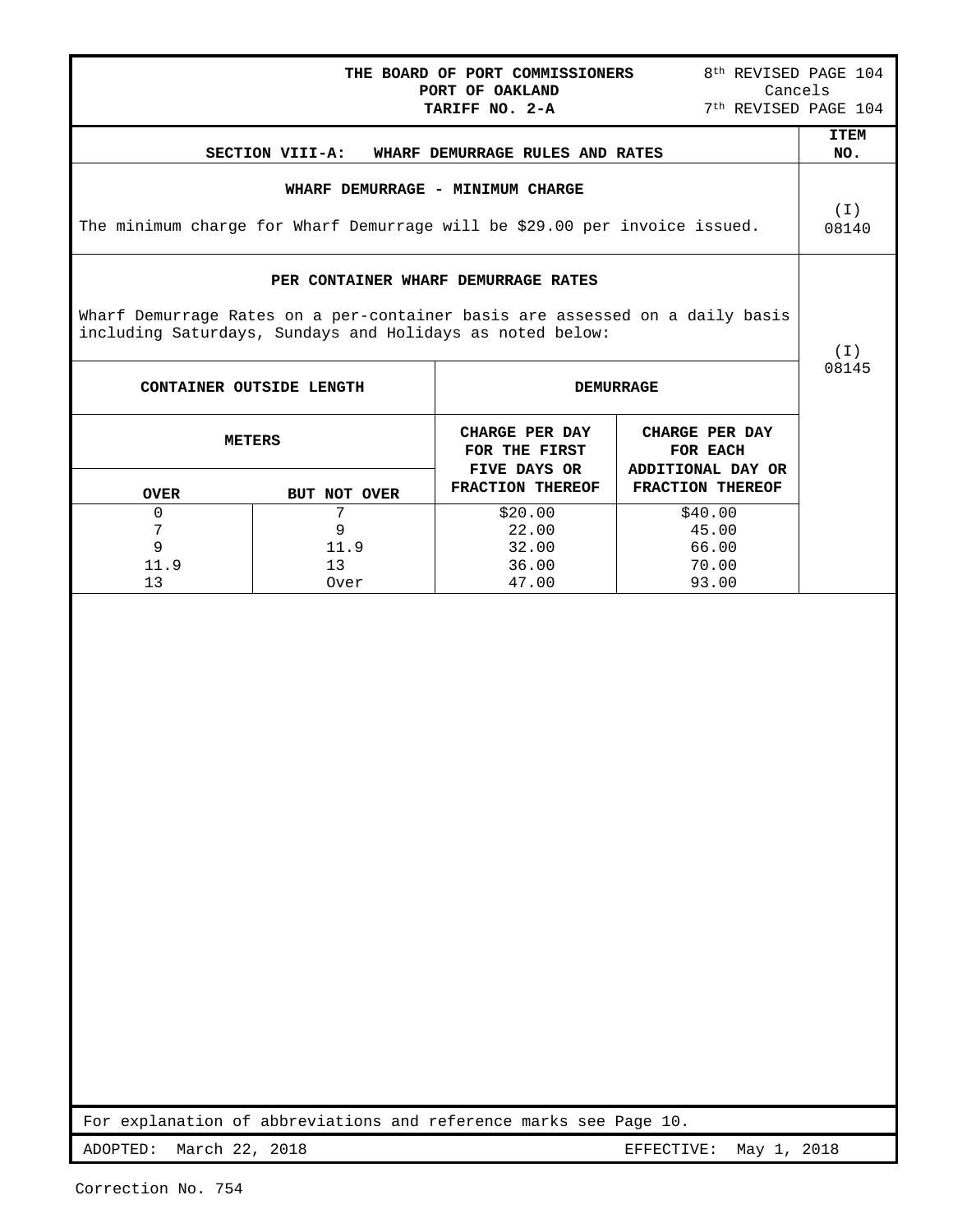| THE BOARD OF PORT COMMISSIONERS                                                                                                                | 9 <sup>th</sup> REVISED PAGE 105<br>Cancels<br>8 <sup>th</sup> REVISED PAGE 105                                                                   |                                                                     |                    |  |  |  |  |
|------------------------------------------------------------------------------------------------------------------------------------------------|---------------------------------------------------------------------------------------------------------------------------------------------------|---------------------------------------------------------------------|--------------------|--|--|--|--|
|                                                                                                                                                | TARIFF NO. 2-A<br>SECTION VIII-A: WHARF DEMURRAGE RULES AND RATES                                                                                 |                                                                     | <b>ITEM</b><br>NO. |  |  |  |  |
| NON-CONTAINERIZED AND BREAKBULK CARGO DEMURRAGE RATES                                                                                          |                                                                                                                                                   |                                                                     |                    |  |  |  |  |
|                                                                                                                                                | Wharf Demurrage Charges on cargo not in containers will be assessed on a<br>daily basis including Saturdays, Sundays and Holidays as noted below: |                                                                     |                    |  |  |  |  |
|                                                                                                                                                | NON-CONTAINERIZED<br>WHARF DEMURRAGE RATES                                                                                                        |                                                                     |                    |  |  |  |  |
| In cents per ton of 1,000 kilograms or 1 cubic meter, on the same basis<br>as wharfage is assessed (including Saturdays, Sundays and Holidays) |                                                                                                                                                   |                                                                     |                    |  |  |  |  |
| COMMODITY                                                                                                                                      | CHARGE PER DAY<br>FOR FIRST 5 DAYS OR<br>FRACTION THEREOF                                                                                         | CHARGE PER DAY<br>FOR EACH<br>ADDITIONAL DAY OR<br>FRACTION THEREOF | ( I )<br>08150     |  |  |  |  |
| Cargo, N.O.S.                                                                                                                                  | 54                                                                                                                                                | 110                                                                 |                    |  |  |  |  |
| Beans, cocoa, in bags                                                                                                                          | 50                                                                                                                                                | 101                                                                 |                    |  |  |  |  |
| Coffee, green, in bags                                                                                                                         | 50                                                                                                                                                | 101                                                                 |                    |  |  |  |  |
| Lumber, per 1,000 feet B.M. or<br>fraction thereof                                                                                             | 54                                                                                                                                                | 110                                                                 |                    |  |  |  |  |
| Vehicles, motor, on wheels or<br>treads, as described in Items<br>06900 through 06902 and motor-<br>cycles.                                    | 153                                                                                                                                               | 304                                                                 |                    |  |  |  |  |
|                                                                                                                                                |                                                                                                                                                   |                                                                     |                    |  |  |  |  |
|                                                                                                                                                |                                                                                                                                                   |                                                                     |                    |  |  |  |  |
|                                                                                                                                                |                                                                                                                                                   |                                                                     |                    |  |  |  |  |
|                                                                                                                                                |                                                                                                                                                   |                                                                     |                    |  |  |  |  |
|                                                                                                                                                |                                                                                                                                                   |                                                                     |                    |  |  |  |  |
|                                                                                                                                                |                                                                                                                                                   |                                                                     |                    |  |  |  |  |

For explanation of abbreviations and reference marks see Page 10.

ADOPTED: March 22, 2018 **EFFECTIVE:** May 1, 2018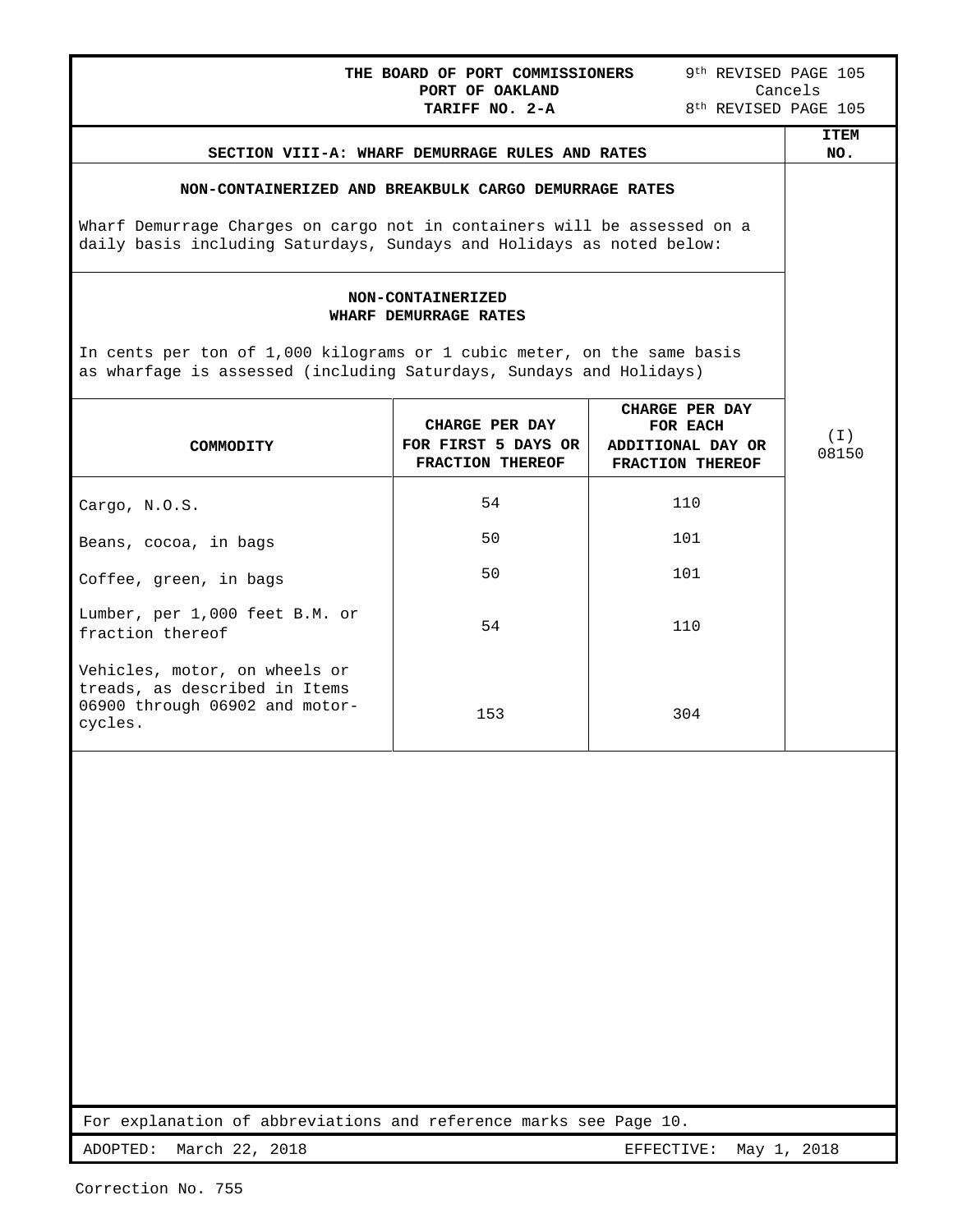|          | 2 <sup>nd</sup> REVISED PAGE 106<br>THE BOARD OF PORT COMMISSIONERS<br>PORT OF OAKLAND<br>Cancels                                                                                                                                                                                                                        |                    |  |  |  |  |
|----------|--------------------------------------------------------------------------------------------------------------------------------------------------------------------------------------------------------------------------------------------------------------------------------------------------------------------------|--------------------|--|--|--|--|
|          | TARIFF NO. 2-A<br>1st REVISED PAGE 106                                                                                                                                                                                                                                                                                   |                    |  |  |  |  |
|          | SECTION VIII-B:<br>WHARF STORAGE - RULES AND RATES                                                                                                                                                                                                                                                                       | <b>ITEM</b><br>NO. |  |  |  |  |
|          | ACCEPTANCE OF CARGO FOR STORAGE                                                                                                                                                                                                                                                                                          |                    |  |  |  |  |
| (a)      | Acceptance of cargo for storage is at the discretion of the Director of<br>Maritime, or his/her designee and the terminal operator.                                                                                                                                                                                      | $( \wedge )$       |  |  |  |  |
| (b)      | At the discretion of the Director of Maritime, or his/her designee and<br>the terminal operator cargo may remain where already placed or may be<br>removed and stored elsewhere on terminal premises. Expenses and risk<br>for loss and damage for such subsequent movement and storage, is for<br>the account of cargo. | 08155              |  |  |  |  |
|          | APPLICATION OF WHARF STORAGE RATES                                                                                                                                                                                                                                                                                       |                    |  |  |  |  |
| (a)      | Wharf Storage (as defined in Item 01335) rates will be assessed upon<br>application and acceptance of cargo for storage, on a daily or monthly<br>basis.                                                                                                                                                                 |                    |  |  |  |  |
| (b)      | Wharf Storage will be assessed on per container basis for containerized<br>cargo.                                                                                                                                                                                                                                        | 08160              |  |  |  |  |
| (c)      | Non-containerized cargo will be assessed wharf storage rates in cents<br>per ton of 1,000 kilograms except as specifically provided in Items<br>08180 through 08345.                                                                                                                                                     |                    |  |  |  |  |
| (d)      | Daily Storage:                                                                                                                                                                                                                                                                                                           |                    |  |  |  |  |
|          | (1) Rates will apply for a 24-hour period, or fraction thereof<br>commencing with midnight of one day, to the midnight of the<br>follow day. It includes Saturdays, Sundays and Holidays.                                                                                                                                |                    |  |  |  |  |
|          | (2) Cargo accepted for daily storage can subsequently be accepted<br>for monthly storage. Except as provided for in Item 08165 (3),<br>cargo accepted for monthly storage will not be allowed to revert<br>to daily storage.                                                                                             |                    |  |  |  |  |
|          | (Item 08160 continued on Next Page)                                                                                                                                                                                                                                                                                      |                    |  |  |  |  |
|          |                                                                                                                                                                                                                                                                                                                          |                    |  |  |  |  |
|          | For explanation of abbreviations and reference marks see Page 10.                                                                                                                                                                                                                                                        |                    |  |  |  |  |
| ADOPTED: | May 15, 2007<br>July 1, 2007<br>EFFECTIVE:                                                                                                                                                                                                                                                                               |                    |  |  |  |  |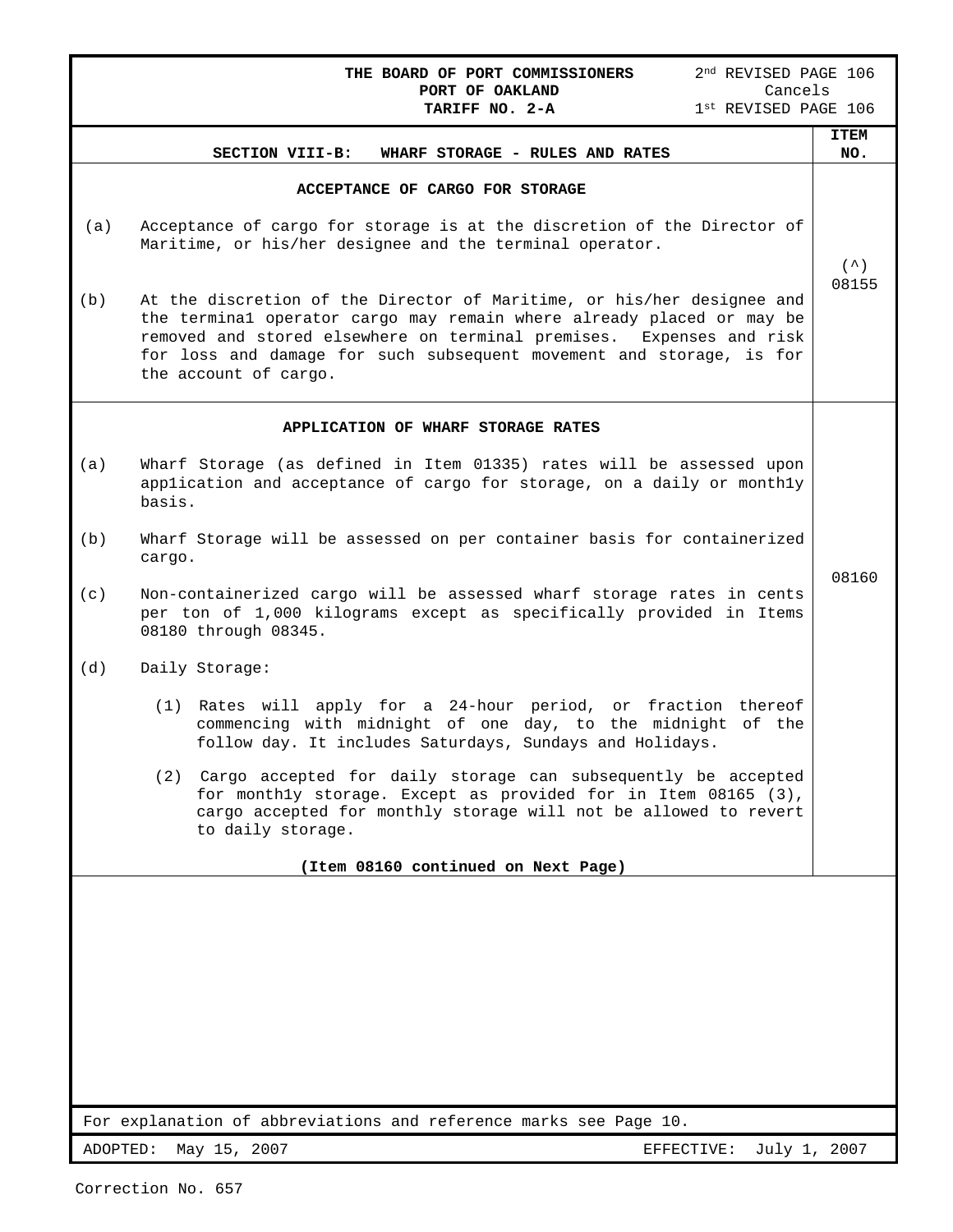# **THE BOARD OF PORT COMMISSIONERS ORIGINAL PAGE 107 PORT OF OAKLAND TARIFF NO. 2-A**

# **SECTION VIII-B: WHARF STORAGE - RULES AND RATES ITEM NO. APPLICATION OF WHARF STORAGE RATES (e) Monthly Storage:** (1) Rates will apply from a date in one calendar month to, but not including, the same date of the next and all succeeding calendar months. When there is no corresponding date in the next succeeding calendar month, storage rates shall apply inclusive of the last day of that month. The storage month shall be deemed to expire on the next succeeding business day when the last day of the final storage month falls on Sunday or a holiday. **(2) First-of-Month balance Systems:** Provisions of paragraph (e)(l) above will not apply when agreement between terminal and owner of cargo (or his agent) stipulates that monthly storage is to be computed as follows: (a) When the storage period commences on or before the fifteenth day of the month, a full month's storage shall be assessed for that month. A full month's storage shall be charged on the cargo on hand on the first day of the following month and for each succeeding month thereafter. (b) When the storage period commences after the fifteenth day of the month, storage charges for one-half month shall be assessed for that month. After this initial period, a full month's storage shall be charged on the cargo on hand the first day of the following month and for each succeeding month thereafter. 08160

For explanation of abbreviations and reference marks see Page 10.

ADOPTED: September 20, 1988 EFFECTIVE: November 1, 1988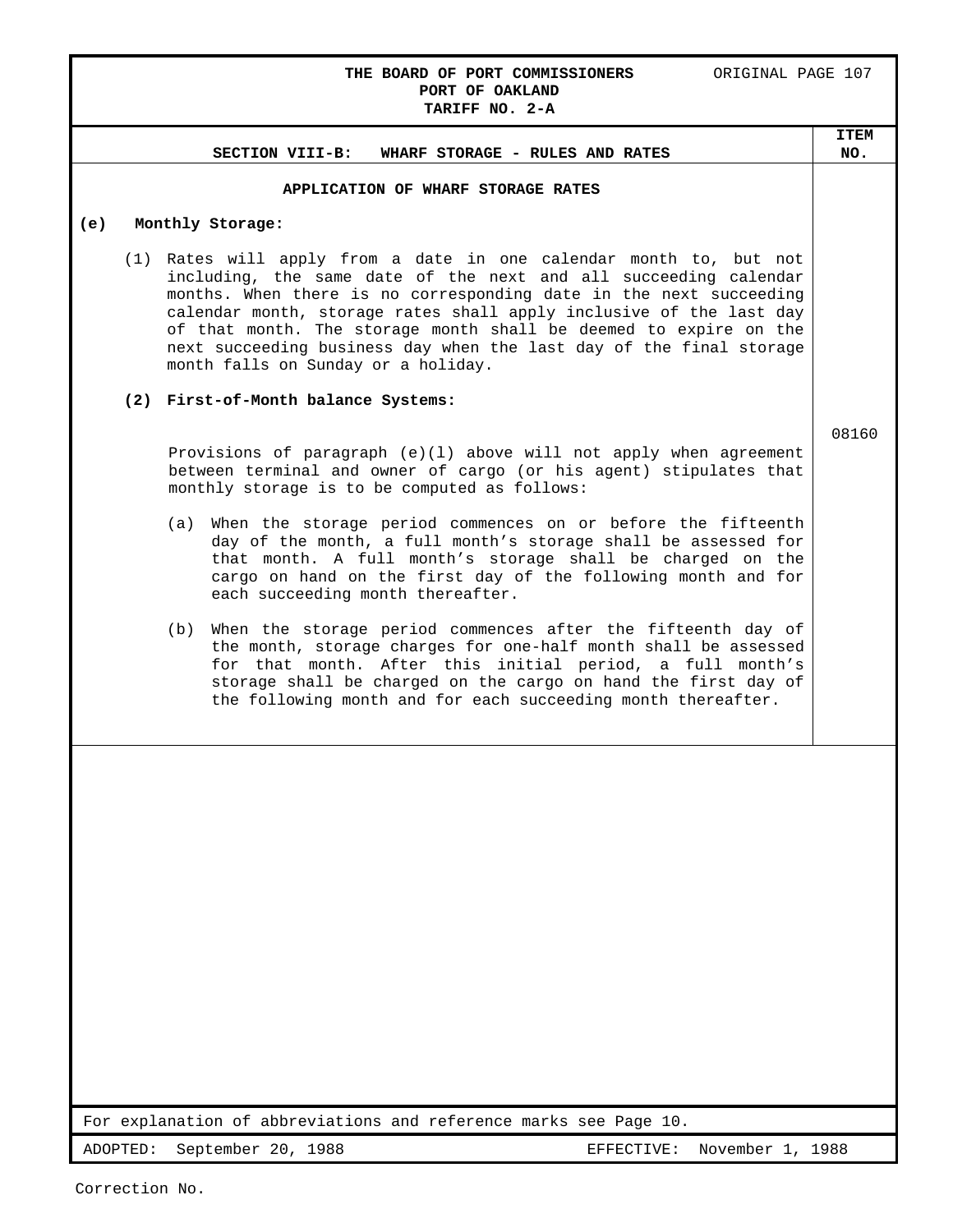THE BOARD OF PORT COMMISSIONERS 3rd REVISED PAGE 108 **PORT OF OAKLAND** Cancels

#### **SECTION VIII-B: WHARF STORAGE - RULES AND RATES**

#### **ITEM NO.**

08165

(\*) 08170

### **STORAGE UNDER STRIKE CONDITIONS**

Cargo which cannot be removed from the Port due to a general waterfront strike of five consecutive calendar days or more is subject to the following:

# **(1) Cargo on Free Time:**

Strikebound cargo will continue on free time until the free time allowed under Item 08120 of the tariff has expired. (Provisions of paragraph (b), Item 08125 Free Time - Shortened or Extended and Item 08135 Assembly Time are not applicable in connection with this item). Storage rates will be assessed under provisions of paragraph (2) below upon expiration of free time.

#### **(2) Cargo on wharf demurrage or storage:**

Cargo on wharf demurrage or storage will be subject to either daily or monthly storage rates in this section; whichever results in the lowest charge during any calendar month in which the strike is in effect. The Executive Director reserves the right to authorize storage rates for strikebound cargo without prior request.

# **(3) Charges applicable after strike ends:**

Unless prior arrangements have been made with the Port for monthly storage, strikebound cargo remaining on hand the first day of the first calendar month following the end of the strike will be subject to daily storage rates.

#### **RETENTION OF TERMINAL CHARGES**

(a) A Wharf Assignee under Assignment with the Port shall collect all applicable wharf demurrage and wharf storage charges and maintain such records relating thereto as may be required by the Director of Maritime, or his/her designee. The amounts collected for wharf storage and wharf demurrage charges shall be submitted on a monthly basis to the Port, accompanied by written reports approved by or provided by the Director of Maritime, or his/her designee. Said monthly payments and written reports shall be received no later than 30 days succeeding the month being reported. In return for the cost of providing such service in the timely manner described above, a sum equal to ten percent (10%) of all wharf demurrage and wharf storage charges collected may be retained by the Assignee.

(Item 08170 continued on Next Page)

For explanation of abbreviations and reference marks see Page 10.

ADOPTED: May 27, 2021 **EFFECTIVE:** July 1, 2021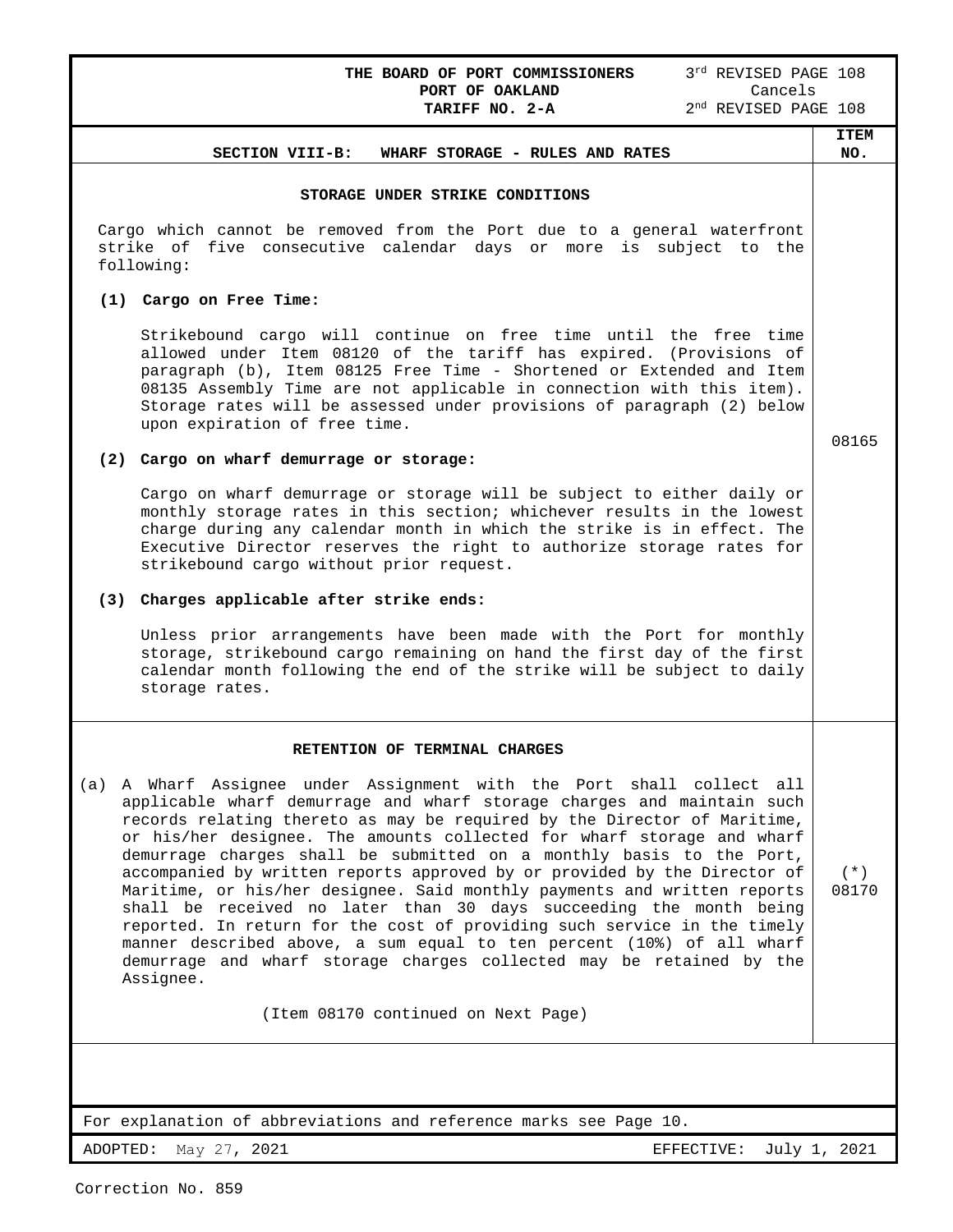| 9 <sup>th</sup> REVISED PAGE 109<br>THE BOARD OF PORT COMMISSIONERS<br>Cancels<br>PORT OF OAKLAND<br>8 <sup>th</sup> REVISED PAGE 109<br>TARIFF NO. 2-A                                                                                                                                                                                                                                                                                |                    |  |  |  |
|----------------------------------------------------------------------------------------------------------------------------------------------------------------------------------------------------------------------------------------------------------------------------------------------------------------------------------------------------------------------------------------------------------------------------------------|--------------------|--|--|--|
| SECTION VIII-B:<br>WHARF STORAGE - RULES AND RATES                                                                                                                                                                                                                                                                                                                                                                                     | <b>ITEM</b><br>NO. |  |  |  |
| RETENTION OF TERMINAL CHARGES<br>The amounts collected under this item shall be subject to Item<br>(b)<br>02130, Terms and Conditions of Payment; Item 02135, Payment of<br>Charges; and Item 02140, Delinquency and Penalties.                                                                                                                                                                                                        | $(* )$<br>08170    |  |  |  |
| WHARF STORAGE - MINIMUM CHARGES<br>(1) Daily Storage Basis:<br>When stored for a period of 4 days or less, a minimum of 5 days<br>storage will be assessed on basis of Item 08180 or Items 08185<br>through 08350; but in no case less than \$24.00 for each invoice<br>issued, per month or fraction thereof.<br>(2) Monthly Storage:<br>The minimum charge will be \$30.00 for each invoice issued per month<br>or fraction thereof. | 08175              |  |  |  |
|                                                                                                                                                                                                                                                                                                                                                                                                                                        |                    |  |  |  |

For explanation of abbreviations and reference marks see Page 10.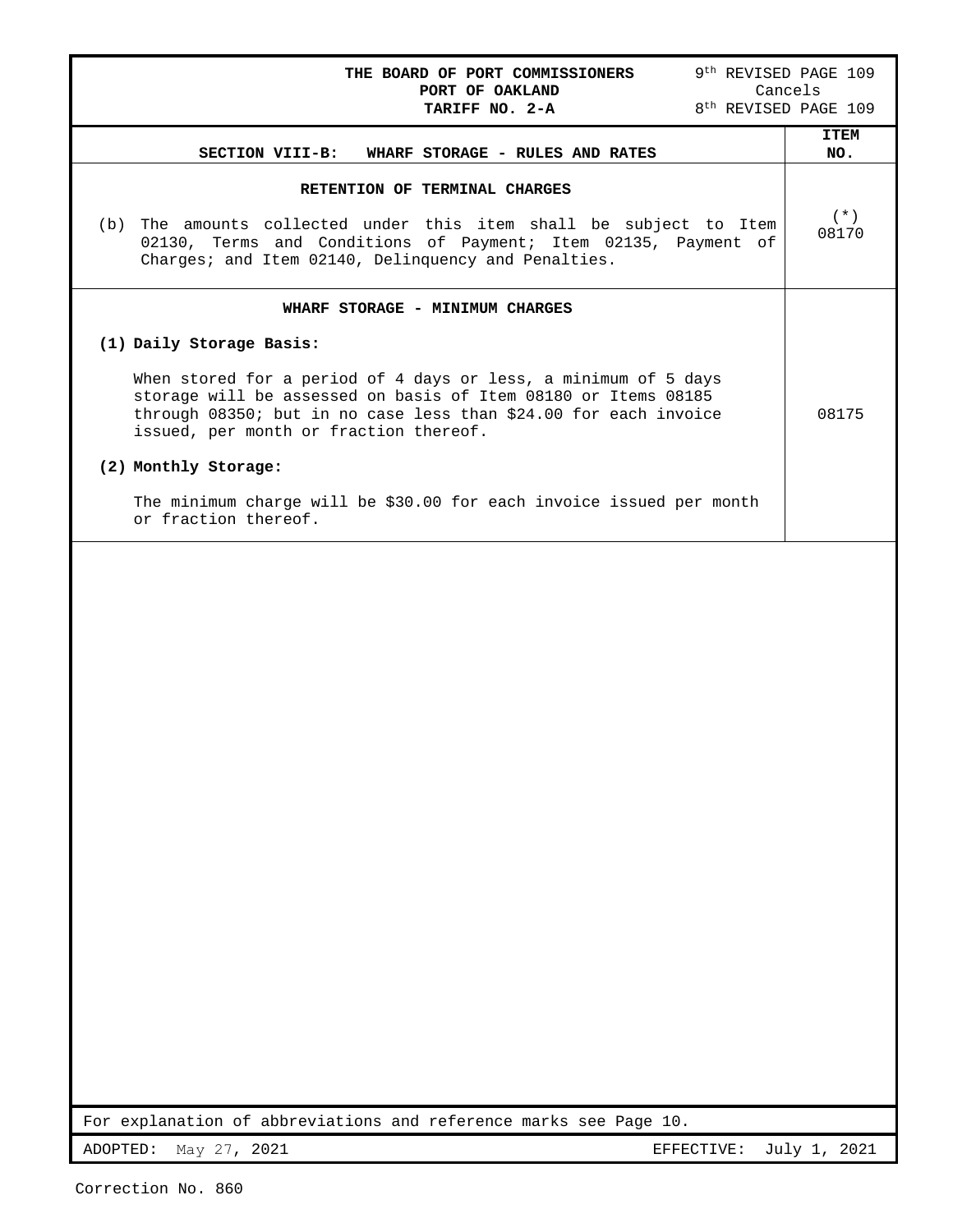| THE BOARD OF PORT COMMISSIONERS<br>PORT OF OAKLAND<br>TARIFF NO. 2-A                                                                                                      | 8 <sup>th</sup> REVISED PAGE 110<br>Cancels<br>7 <sup>th</sup> REVISED PAGE 110 |                    |
|---------------------------------------------------------------------------------------------------------------------------------------------------------------------------|---------------------------------------------------------------------------------|--------------------|
| SECTION VIII-B: WHARF STORAGE - RULES AND RATES                                                                                                                           |                                                                                 | <b>ITEM</b><br>NO. |
| PER CONTAINER WHARF STORAGE RATES                                                                                                                                         |                                                                                 |                    |
| Wharf storage rates on a per-container basis are assessed either on a<br>daily basis including Saturdays, Sundays and Holidays; or on a monthly<br>basis, as noted below: |                                                                                 |                    |

| CONTAINER OUTSIDE LENGTH |              | <b>STORAGE</b>                    |                                  |       |  |
|--------------------------|--------------|-----------------------------------|----------------------------------|-------|--|
| <b>METERS</b>            |              | DAILY STORAGE RATE<br>(Per day or | MONTHLY STORAGE<br>(Per month or | (I)   |  |
| <b>OVER</b>              | BUT NOT OVER | fraction thereof)                 | fraction thereof)                | 08180 |  |
| 0                        |              | \$10.00                           | \$117.00                         |       |  |
| 7                        | 9            | 11.00                             | 138.00                           |       |  |
| 9                        | 11.9         | 15.00                             | 194.00                           |       |  |
| 11.9                     | 13           | 16.00                             | 215.00                           |       |  |
| 13                       | Over         | 20.00                             | 294.00                           |       |  |

For explanation of abbreviations and reference marks see Page 10.

ADOPTED: March 22, 2018 **EFFECTIVE:** May 1, 2018

ŀ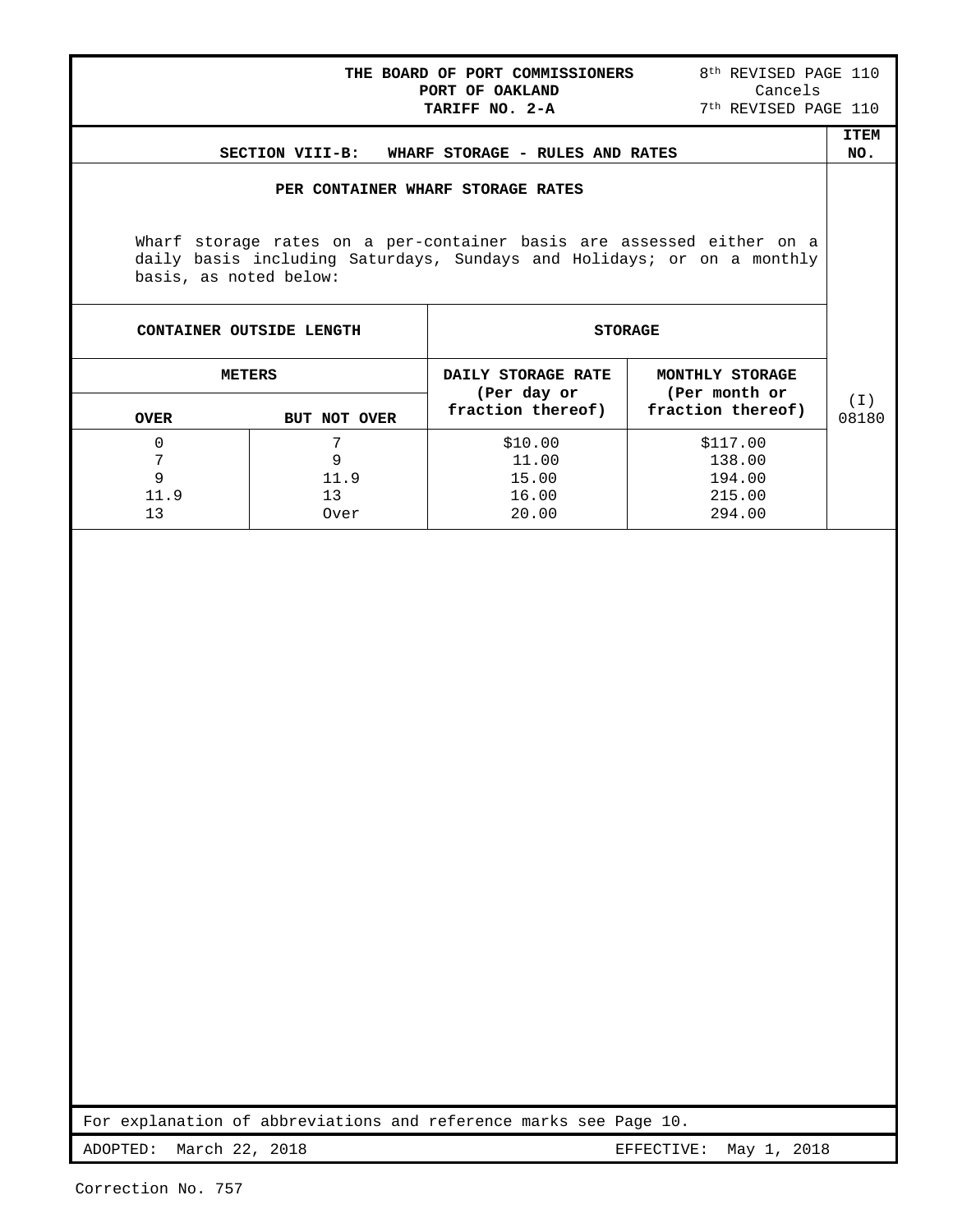| 9th REVISED PAGE 111<br>THE BOARD OF PORT COMMISSIONERS<br>PORT OF OAKLAND<br>Cancels                                                                                                                                                                                                                                   |     |    |               |  |                    |  |
|-------------------------------------------------------------------------------------------------------------------------------------------------------------------------------------------------------------------------------------------------------------------------------------------------------------------------|-----|----|---------------|--|--------------------|--|
| 8 <sup>th</sup> REVISED PAGE 111<br>TARIFF NO. 2-A                                                                                                                                                                                                                                                                      |     |    |               |  |                    |  |
| SECTION VIII-B: WHARF STORAGE - RULES AND RATES                                                                                                                                                                                                                                                                         |     |    |               |  | <b>ITEM</b><br>NO. |  |
| WHARF STORAGE RATES FOR NON-CONTAINERIZED CARGO                                                                                                                                                                                                                                                                         |     |    |               |  |                    |  |
| (In cents per ton of 1,000 kilograms except as specifically noted below)                                                                                                                                                                                                                                                |     |    |               |  |                    |  |
| Column A: Rates are for each of the first 15 calendar days after free time.                                                                                                                                                                                                                                             |     |    |               |  |                    |  |
| Column B: Rates are for each of the next consecutive 30 calendar days.                                                                                                                                                                                                                                                  |     |    |               |  |                    |  |
| Monthly Storage: After the 1st consecutive 30 days, upon application<br>Column C:<br>and acceptance, the Director of Maritime, or his/her designee, and<br>the terminal operator may grant monthly storage rates, subject to<br>space availability. Monthly storage rates, apply per month or<br>fraction thereof.      |     |    |               |  |                    |  |
| COMMODITY                                                                                                                                                                                                                                                                                                               |     |    | <b>COLUMN</b> |  |                    |  |
|                                                                                                                                                                                                                                                                                                                         | Α   | B  | $\mathcal{C}$ |  |                    |  |
| Cargo, In Bond<br>When accepted for storage on terminal,<br>daily storage rates apply, plus the<br>percentage in Column A.<br>Note: Charges<br>made<br>by<br>Collector of<br>Customs<br>for<br>deliveries from bonded section<br>of terminal is for account of<br>the cargo to which service is<br>rendered.            | 50% |    | n/a           |  | 08185              |  |
| Cargo N.O.S., per 1,000 kilograms or 1 CUM<br>whichever produces the greater revenue.                                                                                                                                                                                                                                   | 14  | 25 | 449           |  | $(\top)$<br>08190  |  |
| Cargo, N.O.S. when held in uncovered areas:<br>Applies when outside uncovered storage<br>is requested by shipper or consignee.<br>Will not apply when commodity rates are<br>specifically named for either covered or<br>uncovered storage, per 1,000 kilograms<br>or 1 CUM, whichever produces the greater<br>revenue. | 9   | 16 | 356           |  | ( I )<br>08195     |  |
|                                                                                                                                                                                                                                                                                                                         |     |    |               |  |                    |  |
| For explanation of abbreviations and reference marks see Page 10.                                                                                                                                                                                                                                                       |     |    |               |  |                    |  |
| ADOPTED:<br>March 22, 2018<br>EFFECTIVE:<br>May 1, 2018                                                                                                                                                                                                                                                                 |     |    |               |  |                    |  |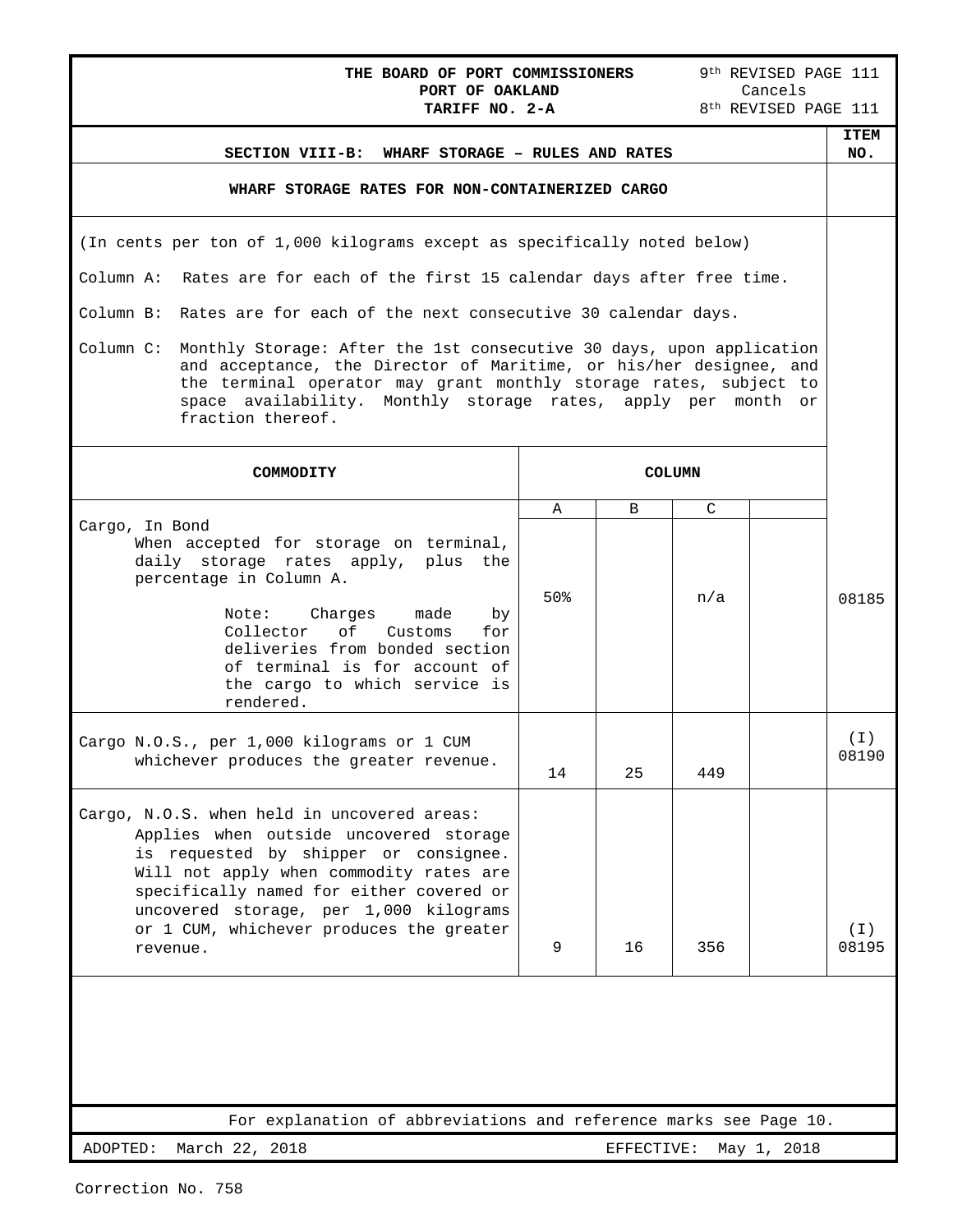| 10 <sup>th</sup> REVISED PAGE 112<br>THE BOARD OF PORT COMMISSIONERS<br>PORT OF OAKLAND<br>Cancels<br>9th REVISED PAGE 112<br>TARIFF NO. 2-A                                                                                                                                                                       |                                                                                      |        |          |               |  |                            |
|--------------------------------------------------------------------------------------------------------------------------------------------------------------------------------------------------------------------------------------------------------------------------------------------------------------------|--------------------------------------------------------------------------------------|--------|----------|---------------|--|----------------------------|
|                                                                                                                                                                                                                                                                                                                    | SECTION VIII-B: WHARF STORAGE - RULES AND RATES                                      |        |          |               |  | <b>ITEM</b><br>NO.         |
|                                                                                                                                                                                                                                                                                                                    | WHARF STORAGE RATES FOR NON-CONTAINERIZED CARGO                                      |        |          |               |  |                            |
|                                                                                                                                                                                                                                                                                                                    | (In cents per ton of 1,000 kilograms except as specifically noted below)             |        |          |               |  |                            |
|                                                                                                                                                                                                                                                                                                                    | Column A: Rates are for each of the first 15 calendar days after free time.          |        |          |               |  |                            |
|                                                                                                                                                                                                                                                                                                                    | Column B: Rates are for each of the next consecutive 30 calendar days.               |        |          |               |  |                            |
| Column C:<br>Monthly Storage: After the 1st consecutive 30 days, upon application<br>and acceptance, the Director of Maritime, or his/her designee, and<br>the terminal operator may grant monthly storage rates, subject to<br>space availability. Monthly storage rates, apply per month or<br>fraction thereof. |                                                                                      |        |          |               |  |                            |
|                                                                                                                                                                                                                                                                                                                    | COMMODITY                                                                            |        |          | <b>COLUMN</b> |  |                            |
|                                                                                                                                                                                                                                                                                                                    |                                                                                      | A      | B        | C             |  |                            |
|                                                                                                                                                                                                                                                                                                                    |                                                                                      |        |          |               |  |                            |
|                                                                                                                                                                                                                                                                                                                    | Beans, cocoa, in bags<br>Coffee, green, in bags                                      | 9<br>9 | 16<br>16 | 298<br>298    |  | $(\top)$<br>08203<br>08205 |
|                                                                                                                                                                                                                                                                                                                    |                                                                                      |        |          |               |  |                            |
|                                                                                                                                                                                                                                                                                                                    |                                                                                      |        |          |               |  |                            |
|                                                                                                                                                                                                                                                                                                                    |                                                                                      |        |          |               |  |                            |
|                                                                                                                                                                                                                                                                                                                    | Iron or steel articles, NOS, including<br>metals; pipe; tin plate; wire or strapping | 9      | 16       | 293           |  | ( I )<br>08225             |
|                                                                                                                                                                                                                                                                                                                    |                                                                                      |        |          |               |  |                            |
|                                                                                                                                                                                                                                                                                                                    |                                                                                      |        |          |               |  |                            |
|                                                                                                                                                                                                                                                                                                                    |                                                                                      |        |          |               |  |                            |
|                                                                                                                                                                                                                                                                                                                    | For explanation of abbreviations and reference marks see Page 10.                    |        |          |               |  |                            |
| March 22, 2018<br>ADOPTED:<br>FFECTIVE:<br>May 1, 2018                                                                                                                                                                                                                                                             |                                                                                      |        |          |               |  |                            |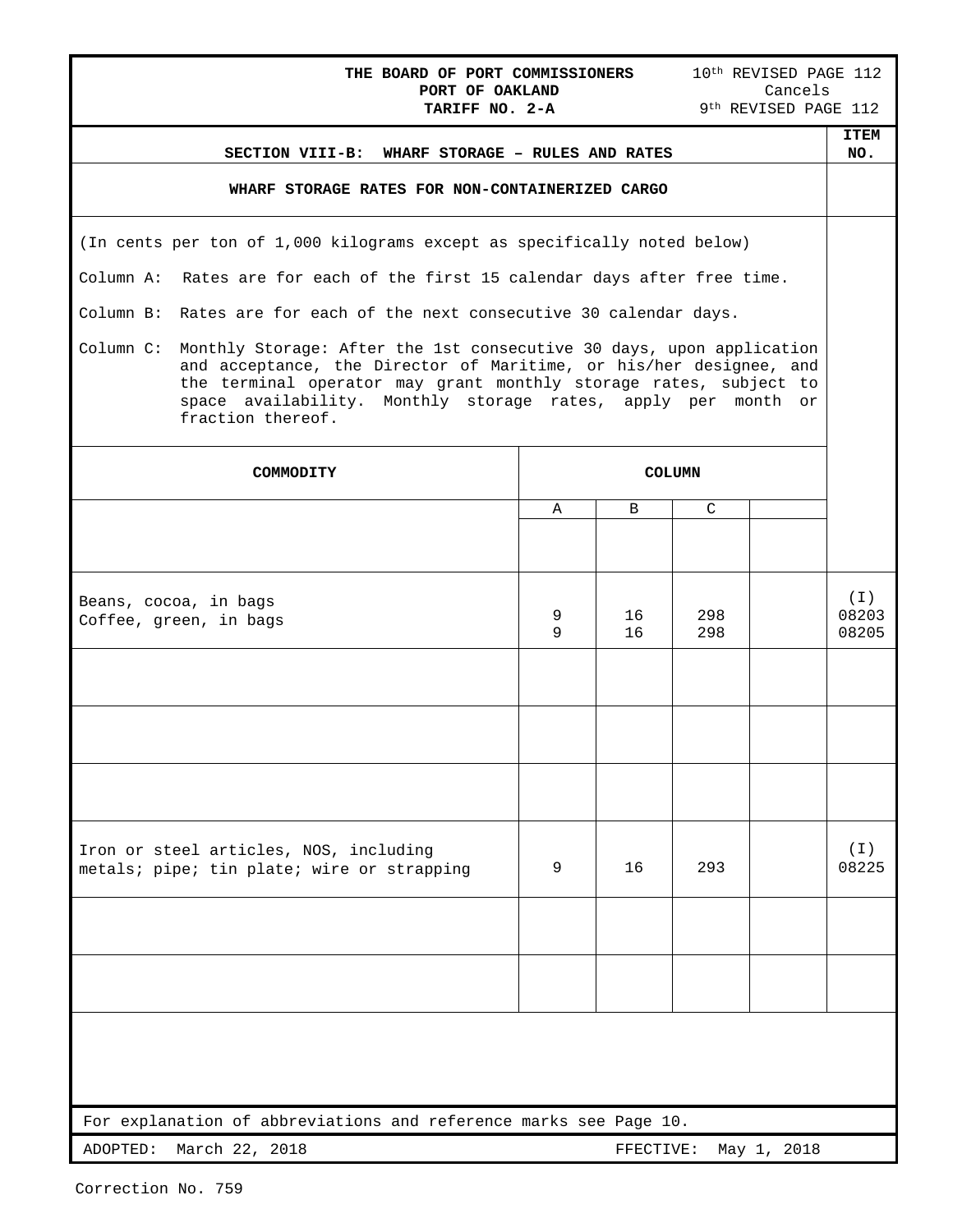| 9 <sup>th</sup> REVISED PAGE 113<br>THE BOARD OF PORT COMMISSIONERS<br>Cancels<br>PORT OF OAKLAND<br>8 <sup>th</sup> REVISED PAGE 113<br>TARIFF NO. 2-A |                                                                                                                                                                                                                                                                                                       |   |            |               |             |                    |
|---------------------------------------------------------------------------------------------------------------------------------------------------------|-------------------------------------------------------------------------------------------------------------------------------------------------------------------------------------------------------------------------------------------------------------------------------------------------------|---|------------|---------------|-------------|--------------------|
|                                                                                                                                                         | SECTION VIII-B: WHARF STORAGE - RULES AND RATES                                                                                                                                                                                                                                                       |   |            |               |             | <b>ITEM</b><br>NO. |
|                                                                                                                                                         | WHARF STORAGE RATES FOR NON-CONTAINERIZED CARGO                                                                                                                                                                                                                                                       |   |            |               |             |                    |
|                                                                                                                                                         |                                                                                                                                                                                                                                                                                                       |   |            |               |             |                    |
|                                                                                                                                                         | (In cents per ton of 1,000 kilograms except as specifically noted below)                                                                                                                                                                                                                              |   |            |               |             |                    |
|                                                                                                                                                         | Column A: Rates are for each of the first 15 calendar days after free time.                                                                                                                                                                                                                           |   |            |               |             |                    |
|                                                                                                                                                         | Column B: Rates are for each of the next consecutive 30 calendar days.                                                                                                                                                                                                                                |   |            |               |             |                    |
| Column C:                                                                                                                                               | Monthly Storage: After the 1st consecutive 30 days, upon application<br>and acceptance, the Director of Maritime, or his/her designee, and<br>the terminal operator may grant monthly storage rates, subject to<br>space availability. Monthly storage rates, apply per month or<br>fraction thereof. |   |            |               |             |                    |
|                                                                                                                                                         | COMMODITY                                                                                                                                                                                                                                                                                             |   |            | <b>COLUMN</b> |             |                    |
|                                                                                                                                                         |                                                                                                                                                                                                                                                                                                       | Α | B          | $\mathsf{C}$  |             |                    |
|                                                                                                                                                         |                                                                                                                                                                                                                                                                                                       |   |            |               |             |                    |
|                                                                                                                                                         | Paper and paper articles:                                                                                                                                                                                                                                                                             |   |            |               |             |                    |
|                                                                                                                                                         | Newsprint, in rolls                                                                                                                                                                                                                                                                                   | 9 | 14         | 216           |             | ( I )<br>08270     |
|                                                                                                                                                         |                                                                                                                                                                                                                                                                                                       |   |            |               |             |                    |
|                                                                                                                                                         |                                                                                                                                                                                                                                                                                                       |   |            |               |             |                    |
|                                                                                                                                                         |                                                                                                                                                                                                                                                                                                       |   |            |               |             |                    |
|                                                                                                                                                         |                                                                                                                                                                                                                                                                                                       |   |            |               |             |                    |
|                                                                                                                                                         |                                                                                                                                                                                                                                                                                                       |   |            |               |             |                    |
|                                                                                                                                                         |                                                                                                                                                                                                                                                                                                       |   |            |               |             |                    |
|                                                                                                                                                         |                                                                                                                                                                                                                                                                                                       |   |            |               |             |                    |
|                                                                                                                                                         |                                                                                                                                                                                                                                                                                                       |   |            |               |             |                    |
|                                                                                                                                                         |                                                                                                                                                                                                                                                                                                       |   |            |               |             |                    |
|                                                                                                                                                         |                                                                                                                                                                                                                                                                                                       |   |            |               |             |                    |
|                                                                                                                                                         | For explanation of abbreviations and reference marks see Page 10.                                                                                                                                                                                                                                     |   |            |               |             |                    |
| ADOPTED:                                                                                                                                                | March 22, 2018                                                                                                                                                                                                                                                                                        |   | EFFECTIVE: |               | May 1, 2018 |                    |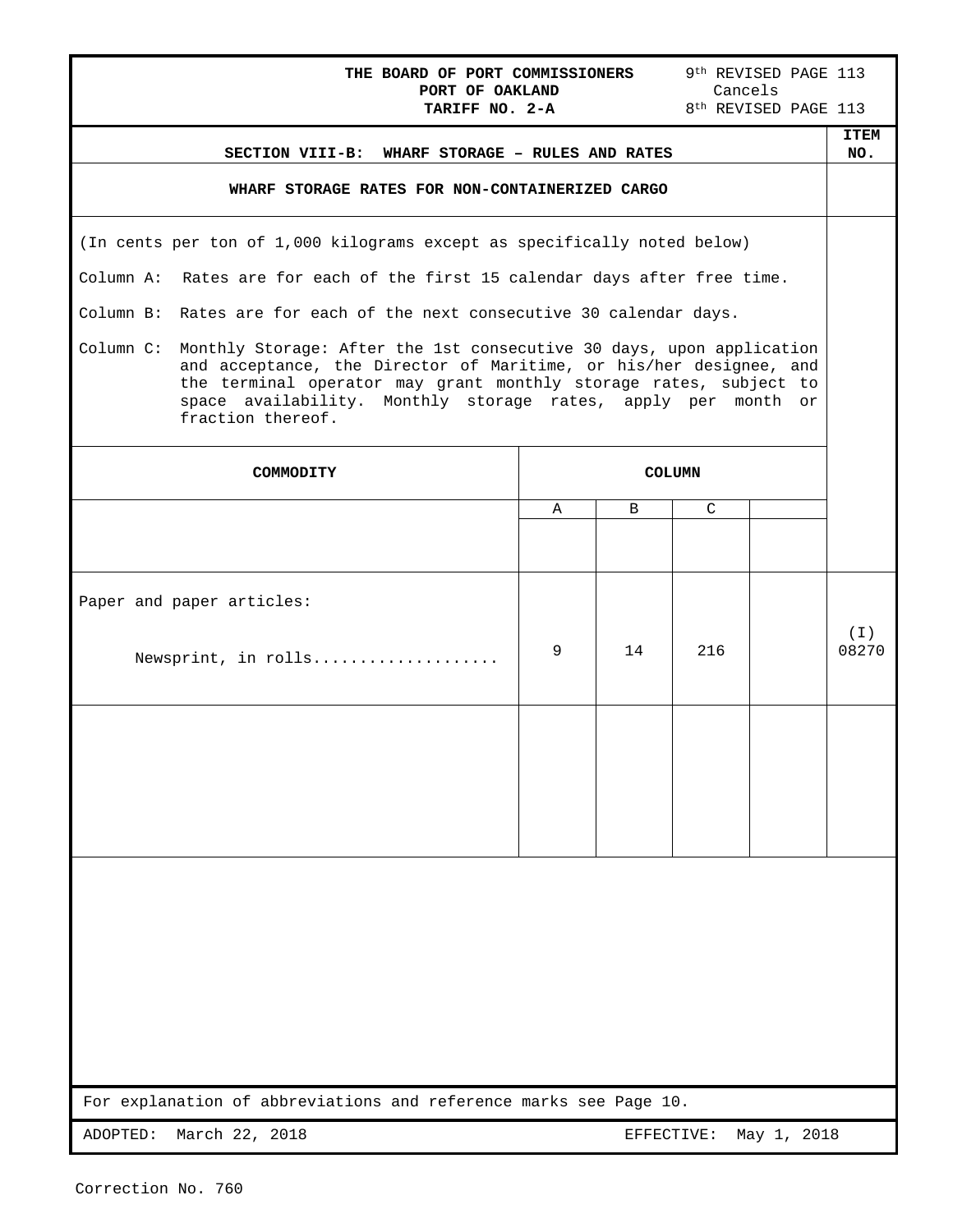| THE BOARD OF PORT COMMISSIONERS<br>PORT OF OAKLAND<br>TARIFF NO. 2-A                                                                                                                                                                                                                                               |               |     |      |  | 9 <sup>th</sup> REVISED PAGE 114<br>Cancels |  |  |
|--------------------------------------------------------------------------------------------------------------------------------------------------------------------------------------------------------------------------------------------------------------------------------------------------------------------|---------------|-----|------|--|---------------------------------------------|--|--|
|                                                                                                                                                                                                                                                                                                                    |               |     |      |  | 8 <sup>th</sup> REVISED PAGE 114            |  |  |
| SECTION VIII-B: WHARF STORAGE - RULES AND RATES                                                                                                                                                                                                                                                                    |               |     |      |  | <b>ITEM</b><br>NO.                          |  |  |
| WHARF STORAGE RATES FOR NON-CONTAINERIZED CARGO                                                                                                                                                                                                                                                                    |               |     |      |  |                                             |  |  |
| (In cents per ton of 1,000 kilograms except as specifically noted below)                                                                                                                                                                                                                                           |               |     |      |  |                                             |  |  |
| Column A: Rates are for each of the first 15 calendar days after free time.                                                                                                                                                                                                                                        |               |     |      |  |                                             |  |  |
| Column B: Rates are for each of the next consecutive 30 calendar days.                                                                                                                                                                                                                                             |               |     |      |  |                                             |  |  |
| Column C:<br>Monthly Storage: After the 1st consecutive 30 days, upon application<br>and acceptance, the Director of Maritime, or his/her designee, and<br>the terminal operator may grant monthly storage rates, subject to<br>space availability. Monthly storage rates, apply per month or<br>fraction thereof. |               |     |      |  |                                             |  |  |
| COMMODITY                                                                                                                                                                                                                                                                                                          | <b>COLUMN</b> |     |      |  |                                             |  |  |
|                                                                                                                                                                                                                                                                                                                    | Α             | B   | C    |  |                                             |  |  |
|                                                                                                                                                                                                                                                                                                                    |               |     |      |  |                                             |  |  |
|                                                                                                                                                                                                                                                                                                                    |               |     |      |  |                                             |  |  |
|                                                                                                                                                                                                                                                                                                                    |               |     |      |  |                                             |  |  |
|                                                                                                                                                                                                                                                                                                                    |               |     |      |  |                                             |  |  |
|                                                                                                                                                                                                                                                                                                                    |               |     |      |  |                                             |  |  |
|                                                                                                                                                                                                                                                                                                                    |               |     |      |  |                                             |  |  |
| Vehicles, motor, on wheels not boxed (as<br>described in Items 07870) per unit basis:                                                                                                                                                                                                                              |               |     |      |  |                                             |  |  |
| When stored in closed areas<br>(a)                                                                                                                                                                                                                                                                                 | 93            | 181 | 3600 |  | ( I )<br>08325                              |  |  |
| When stored in open areas, on<br>(b)<br>terminal, per vehicle                                                                                                                                                                                                                                                      | 47            | 93  | n/a  |  | $(\top)$<br>08330                           |  |  |
| When stored in open areas, off<br>(c)<br>terminal, per vehicle                                                                                                                                                                                                                                                     | 36            | 65  | n/a  |  | (I)<br>08335                                |  |  |
|                                                                                                                                                                                                                                                                                                                    |               |     |      |  |                                             |  |  |
| For explanation of abbreviations and reference marks see Page 10.                                                                                                                                                                                                                                                  |               |     |      |  |                                             |  |  |
| March 22, 2018<br>May 1, 2018<br>ADOPTED:<br>EFFECTIVE:                                                                                                                                                                                                                                                            |               |     |      |  |                                             |  |  |